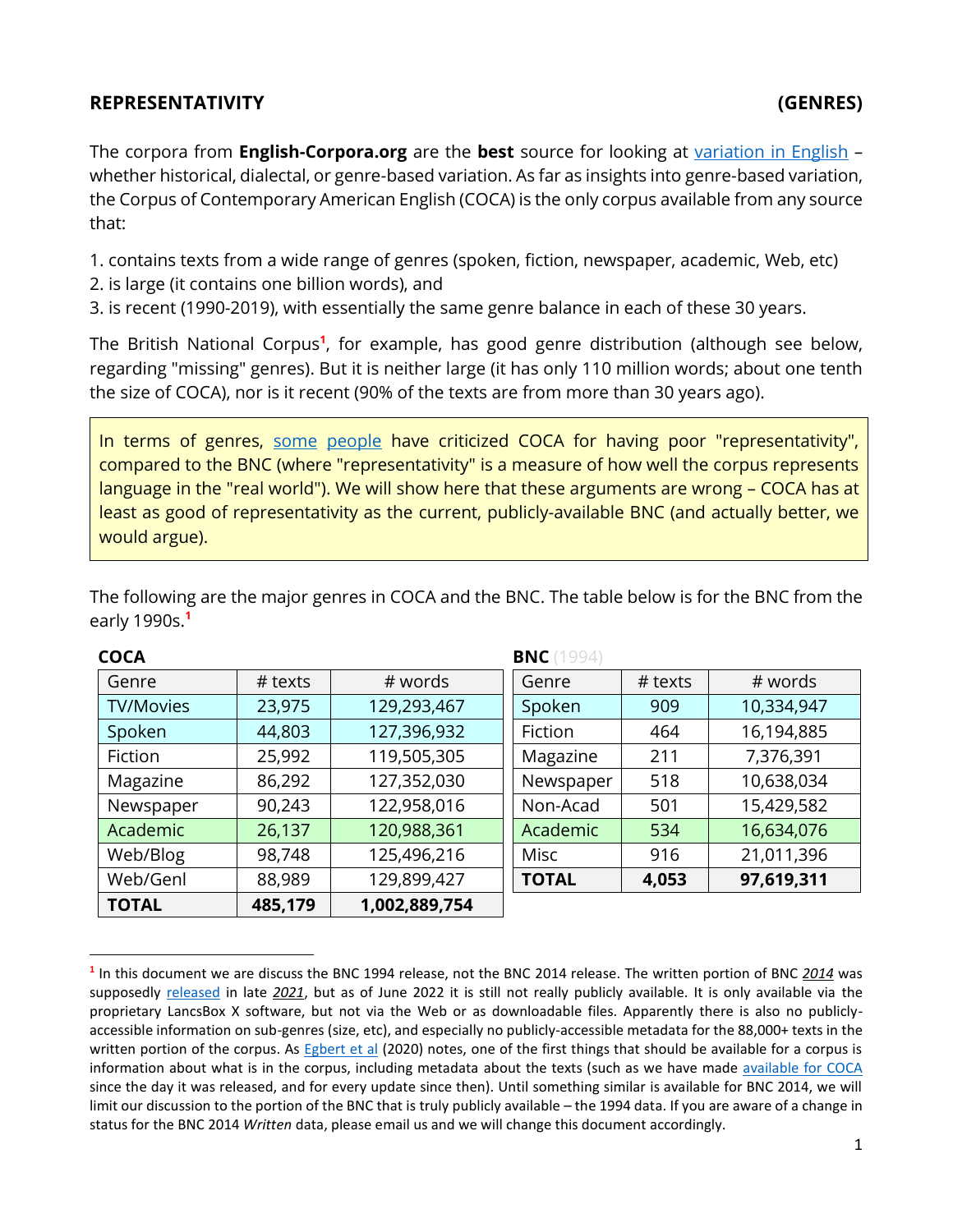In terms of fiction, newspapers, and magazines (and including the "Non-Acad" category in the BNC), these are not very controversial in terms of texts. It is fairly easy to collect texts from these genres, and both corpora do a good job in terms of the distribution of sub-genres, such as Sports, Finance, or Entertainment for Newspaper.

In terms of "**Spoken**", the BNC does a very good job – both in terms of context-determined texts (e.g. religious, educational, or judicial), as well as conversation. COCA-Spoken does not have as wide a range of text types for spoken – it is all from *unscripted* conversation on national TV and radio programs (although it is still quite *informal)*.

But as we have argued, the TV/Movies texts more than make up for this. As our recent article in the *International Journal of Corpus Linguistics* (IJCL) shows [\(Davies, 2021](https://www.mark-davies.org/articles/davies_85.pdf) (pages 21-25); see als[o this](https://www.english-corpora.org/files/tv_movie_corpora.pdf)  [page\)](https://www.english-corpora.org/files/tv_movie_corpora.pdf), the TV and Movies texts in COCA are linguistically at least as "spoken" as the "true spoken" in the BNC – both in grammatical and lexical terms.

In terms of "**Academic**"[, Egbert, Larsson, Biber](https://www.cambridge.org/core/elements/abs/doing-linguistics-with-a-corpus/F50C163E2862F0B028424EC354D31C0C) (2020; hereafter ELB) spend about 12% of this short "book" providing an extended "test case" regarding representativity, to supposedly show how a well-designed corpus (for them, the BNC) has better representativity than a "poorly designed" corpus (for them, COCA). In an attempt to prove this, they argue that COCA Academic (COCA-Acad) is not nearly as "academic" as BNC-Acad. They base their conclusions on three pieces of evidence, each of which is problematic.

**1.** They argue that **linking adverbials** (*however, thus, therefore*, etc) are a feature of academic English, but that these aren't as frequent in COCA-Acad as in BNC-Acad. They therefore argue that COCA-Acad is somehow "defective".

Our response: ELB is not comparing "apples to apples", in terms of time period or dialect. Data [from COHA](https://www.english-corpora.org/coha/?c=coha&q=105403687) shows that these linking adverbials were much more common in American English generally 30-35 years ago (when the BNC was created) than they are now, an[d COCA shows](https://www.english-corpora.org/coca/?c=coca&q=105403399) a sharp decline from 1990-2019. In addition, in GloWbE these adverbials are [more common](https://www.english-corpora.org/glowbe/?c=glowbe&q=105403913) generally in British than American English. When we take into account the historical changes and the dialectal differences, these linking adverbials are actually *more common in COCA*-Acad than BNC-Acad.

**2.** They also look at **nominalizations** (\**tion, \*ism, \*ence*, etc), which are also a feature of academic English. The frequency in BNC-Acad is 35,613 tokens (per million words) vs 33,636 in COCA-Acad. Again, they argue that COCA-Acad is somehow "defective".

Our response: Is this difference of just 6% really significant? Also, nominalizations have decreased generally in American English in the 30-40 years since the 1980s, when the BNC was created [\(COHA,](https://www.english-corpora.org/coha/?c=coha&q=105404484) [COCA\)](https://www.english-corpora.org/coca/?c=coca&q=105404409). If that overall change in American English (not just in academic) is taken into account, nominalizations are actually *more common in COCA-Acad* than in BNC-Acad.

**3.** Perhaps the strangest of the three pieces of "evidence" for the supposed weakness of COCA is their argument that **one word** – *intestine* –is more common (per million words) in BNC-Acad than in COCA-Acad. They therefore argue that on lexical grounds, the BNC has better / more representative "academic" than COCA.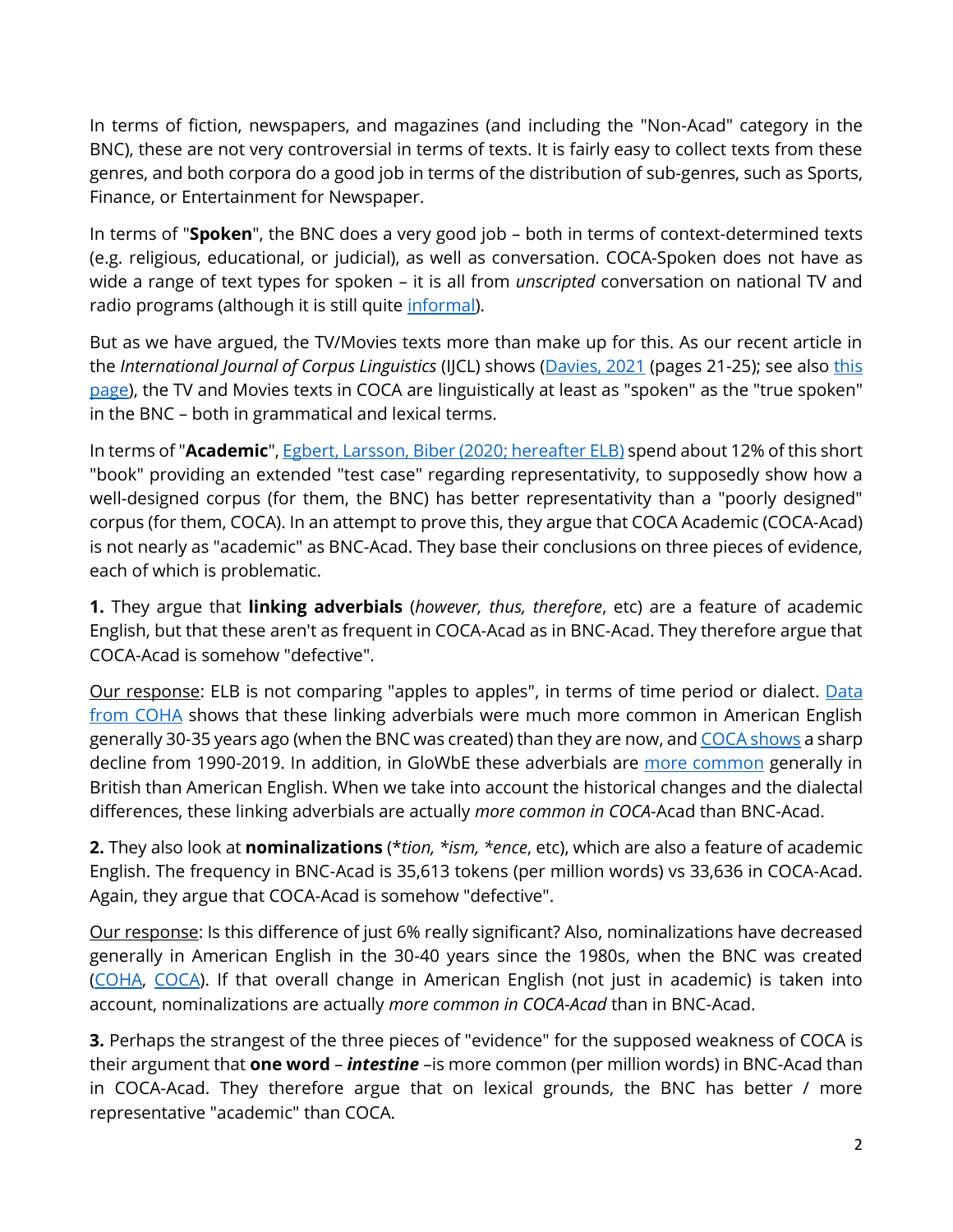Our response: Frankly, it is silly to focus on just one word *(intestine*), and – based on that one word– to suggest that BNC-Acad is somehow better.

In order to look at this systematically, we took all 568 of the words in the **Academic Word List** (AWL; Coxhead, 2000) – a "neutral" word list that would favor neither the BNC nor COCA – and compared the frequency of each of these words in the AWL list in both COCA and the BNC. The results are found in [this spreadsheet](https://www.english-corpora.org/coca/files/coca-bnc-acad.xlsx) [\(ZIP,](https://www.english-corpora.org/coca/files/coca-bnc-acad.zip) [TXT\)](https://www.english-corpora.org/coca/files/coca-bnc-acad.txt).

If we look at all 568 words in AWL, there are 310 words that are more frequent in COCA; in other words, the normalized frequency (per million words) is at least 1% more in COCA than the BNC. There are 254 words that are more frequent in the BNC; i.e. where COCA is at least 1% less frequent than the BNC. $2$ 

So using the criteria of word frequency -- but going beyond the one word (*intestine*) that Egbert, Larsson, and Biber use – to look systematically at *all words* in the AWL – the relative frequency of academic words is higher in COCA than in the BNC.

## **The "elephant in the room" [1](#page-0-0)**

 $\overline{a}$ 

But as long as we're talking about representativity – how well a corpus reflects language in the "real world" – let's look at the most **glaring problem with the BNC** – its complete lack of texts from **blogs and the Web in general**. Some might say that "well, the Web (and certainly blogs) weren't a thing in the 1980s and early 1990s when the BNC was being created". *But that's just the point*. The BNC did a very good job representing genres from 1990, but less so in 1995 (when the Web was already becoming popular), or in 2000 or 2005 (when blogs existed), or definitely in 2010 . . . or 2015 . . . or 2020.

It makes absolutely no sense to quibble about presumed issues with COCA in terms of representativity, and then ignore "the elephant in the room" – the fact that the BNC is completely missing material from an *entire genre*, and one that has been a huge part of people's language input for the last 20-25 years. Why is it that those who claim to care so much about genre balance and representativity **have given the BNC a "pass" on this** for at least 15-20 years now – with only the promise that at some point it would all be fixed?

And even beyond this general issue of no Web / blog texts in the BNC, there is the issue of **"missing lexis" in other genres** (magazines, newspapers, etc.) for the last 20-30 years. Search the BNC for words relating to technology or societal and cultural change in these other genres – they're just not there. As long as researchers simply limit themselves to grammatical differences between genres (which is the approach of many experts in corpus "representativity"), there's no problem. But if they were to look at lexis (words) as well, then all of the sudden the BNC massively fails to

<sup>&</sup>lt;sup>2</sup> But a difference of 1% either way probably doesn't matter much. So let's limit it to words that are at least 50% more frequent in either COCA or the BNC (e.g. 12 tokens per million words in COCA, but 7 tokens pmw in the BNC), but which are "still in the ballpark" in terms of frequency (in other words, not more than 20x as frequent in one of the two corpora). In this case, there are 142 words (yellow) that are more frequent in COCA, and 97 words (blue) that are more frequent in the BNC.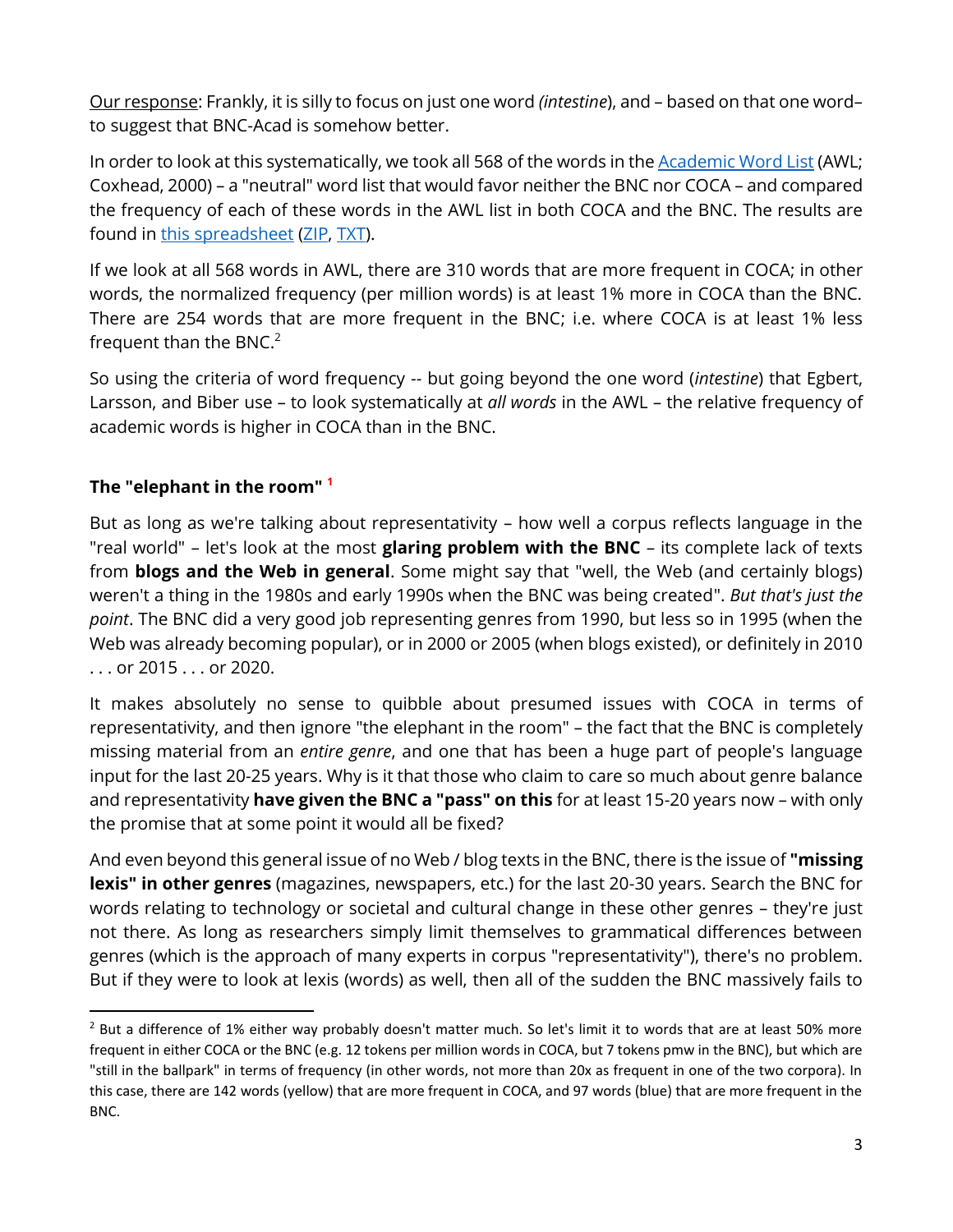be "representative" of the language during the last 20-30 years. And yes, words are part of the language too.

## **A more systematic bias and problem**

This bias when it comes to looking at "representativity" in COCA and the BNC reflects a more systematic bias among corpus linguists. Stated very bluntly, the bias is that "if another corpus doesn't look like the BNC, then it's somehow "defective" and "suspect". According to these researchers, different isn't just different – it's "bad". And here's the worst aspect of this attitude – *it seriously limits progress in the field of corpus linguistics*.

The BNC was a great corpus for the time in which it was developed (30-35 years ago). This was due in large part to a budget of millions of dollars, amazing support from organizations like the Oxford University Press, and a large team of researchers. But that situation is **simply not the reality** for most corpus creators today. These other researchers don't have millions of dollars; they don't have an institution that is willing to give them tons of copyrighted texts; and they probably don't have a large research team.

Are the creators of these other corpora just supposed to pack their bags and go home, unless and until they have the amazing institutional support of the BNC? If so, we can expect very few additional corpora in the next 15-20 years, in the way that we have (quite bluntly) had **very few "genre-balanced" corpora during the last 15-20 years**. People are just too intimidated by pressure from the BNC-philes, who demand that new corpora look and act just like the BNC.

Fortunately, a few other corpus creators have refused to be intimidated by the BNC-first crowd. **Sketch Engine** has created a number of incredibly useful corpora, which have had a huge impact on lexicographical research and practice during the last 15-20 years. And yet if you go to a conference like ICAME (one of the two most important conferences for English corpus linguistics), Sketch Engine is almost completely ignored there – simply because these corpora don't look like the BNC, and therefore the studies are not even accepted for presentation at ICAME. (Or maybe they're not even submitted in the first place, since it's clear that ICAME isn't a friendly place for such presentations.)

And fortunately, we weren't intimidated by this BNC-first crowd either, when we created COCA in 2008 and have updated it since then. COCA was created by just [one person,](https://www.mark-davies.org/) in just 3-4 months, without any "free" texts from publishers, and with a budget of approximately \$0. The message here is that you don't need tons of money and a huge research team and lots of support from publishers. There's **no reason to be intimidated by others** and to not even try.

And COCA is now the most widely-used online corpus in the world, and it is joined by many other corpora at English-Corpora.org. These corpora don't look exactly like the BNC, and that's OK. And we expect and hope that 5-10 years from now, there will be other corpora that are even better than COCA, and that's OK too. **That's how a field progresses** – continual change and improvement – and not by being tied down and limited by the way things were done 30-35 years ago.